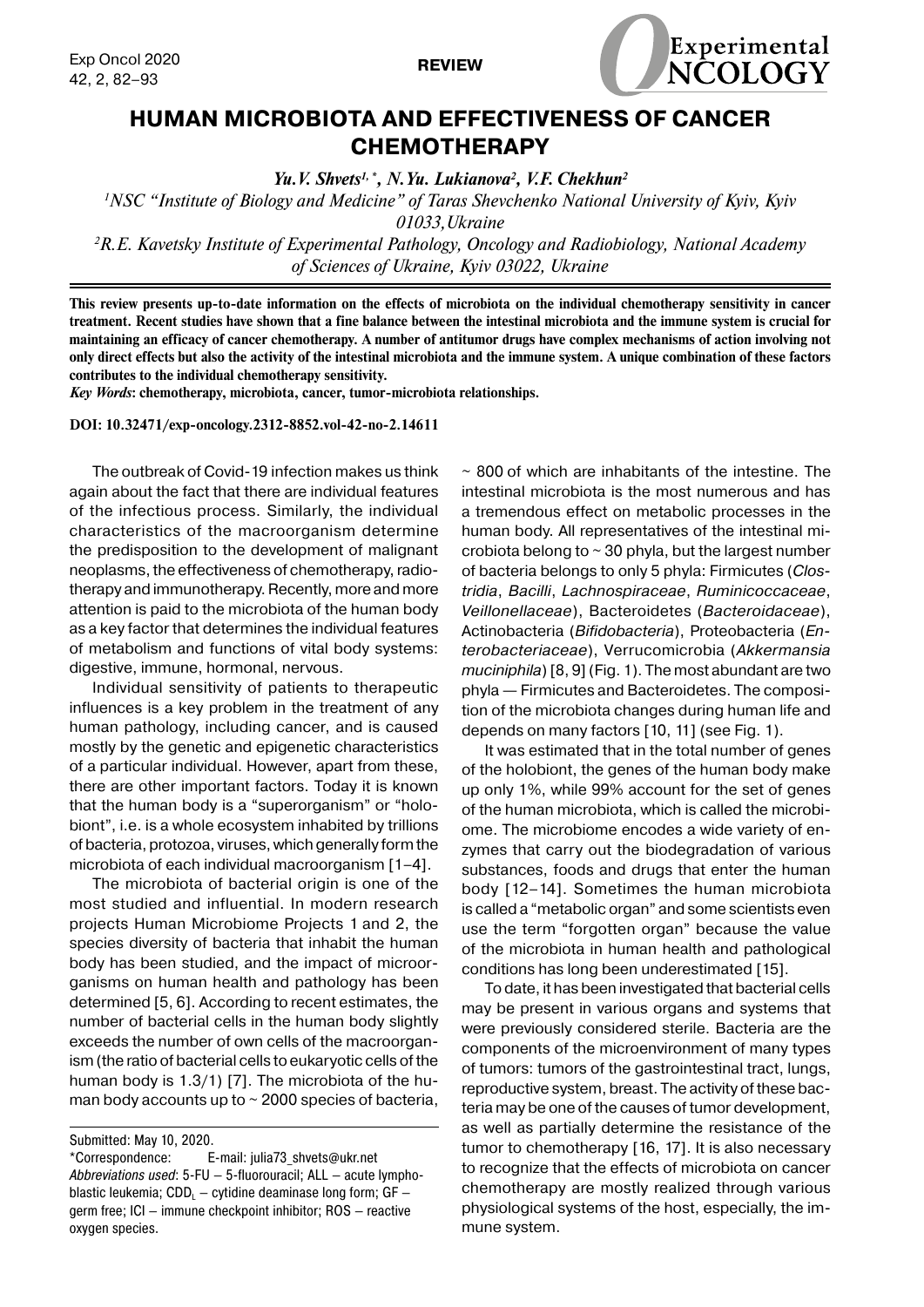

**Fig. 1.** Taxonomic distribution of human intestinal microbiota by phyla and the key factors influencing composition of microbiota

To study the effect of microbiota on the effectiveness of cancer chemotherapy, the animals that are born and live in germ-free (GF) conditions or the animals, in which the microbiota is eliminated by the use of broad-spectrum antibiotics, are being used. Both systems have their advantages and disadvantages. For example, in GF animals, all organs and systems develop in the complete absence of microorganisms. Therefore, the immune system of such animals is significantly underdeveloped, both structurally and functionally. Since the effectiveness of chemotherapy depends largely on the activity of the immune system, the GF model of animals, in this sense, is not adequate. When using animals in which the microbiota is eliminated by antibiotics, it should be understood that antibiotics, like any chemotherapy, have a number of toxic side effects on those organs and systems whose normal activity is important for the effectiveness of antitumor chemotherapeutics. Studies using GF animals have shown that the use of antitumor drugs in such animals with grafted tumors is not effective. The effectiveness was restored when these animals were contaminated by some microbiota representatives [3].

In the case of studying the effect of microbiota on the effectiveness of cancer chemotherapy in humans, special attention is paid to the study of those cases where chemotherapy occurs simultaneously with antimicrobial therapy.

When considering the interaction of microbiota and cancer chemotherapy, three logical areas of research could be identified: the effect of chemotherapy on the microbiota, the effect of microbiota on the effectiveness of cancer chemotherapy and the effect of microbiota on toxic side effects of chemotherapy. Also extremely attractive is the idea of changing the compo sition of the microbiota for increasing the effectiveness of chemotherapy and decreasing its toxicity. What are the natural ways to correct the microbiota? Isn't dietary therapy the safest and most environmentally friendly approach to such task?

## **The effect of chemotherapy on the species composition of the microbiota**

Chemotherapeutic anticancer agents are divided into certain categories depending on their structure and mechanisms of action. Thus, the key groups are: alkylat-*Fusobacteria 0,05% Tenericutes 0,1%* ing drugs, antimetabolites, cytotoxic antibiotics, protein kinase inhibitors, topoisomerase inhibitors, cell division spindle blockers, antihormonal drugs. The effect of some drugs on the composition and translocation of the intestinal microbiota has been studied (Table).

Cancer chemotherapeutics are usually administered parenterally and orally. In the case of parenteral administration, from the first minutes > 90% of the chemotherapeutic agent is in circulation and acts directly on the cells of various organs and systems, including tumor tissue [3]. When administered parenterally, xenobiotics undergo the first stages of metabolism in the liver, then enter the small intestine through the bile ducts, where they are subjected to secondary metabolism with the participation of microbiota and then reabsorbed in the intestine. When administered orally, the drugs are first metabolized by the enzymatic systems of the intestinal microbiota, and then, after absorption in the intestine and transport through the portal vein, undergo metabolic transformations in the liver. It is believed that only  $\sim$  10% of the active form of the drug enters the circulation and acts on the tumor and other tissues of the body when administered orally.

The results of clinical observations of patients undergoing chemotherapy indicate that most patients develop dysbacteriosis of the intestine, oral cavity, and vagina [18]. A number of antitumor drugs have a proven adverse effects on the intestinal microbiota [19–21]. Moreover, chemotherapy induces the changes not only in intestinal microbiota but also in microbiota of tumor tissue.

It is known that representatives of the human intestinal microbiota belonging to different species possess different sensitivity to the action of antitumor drugs [21]. Mitomycin C has been shown to be effec-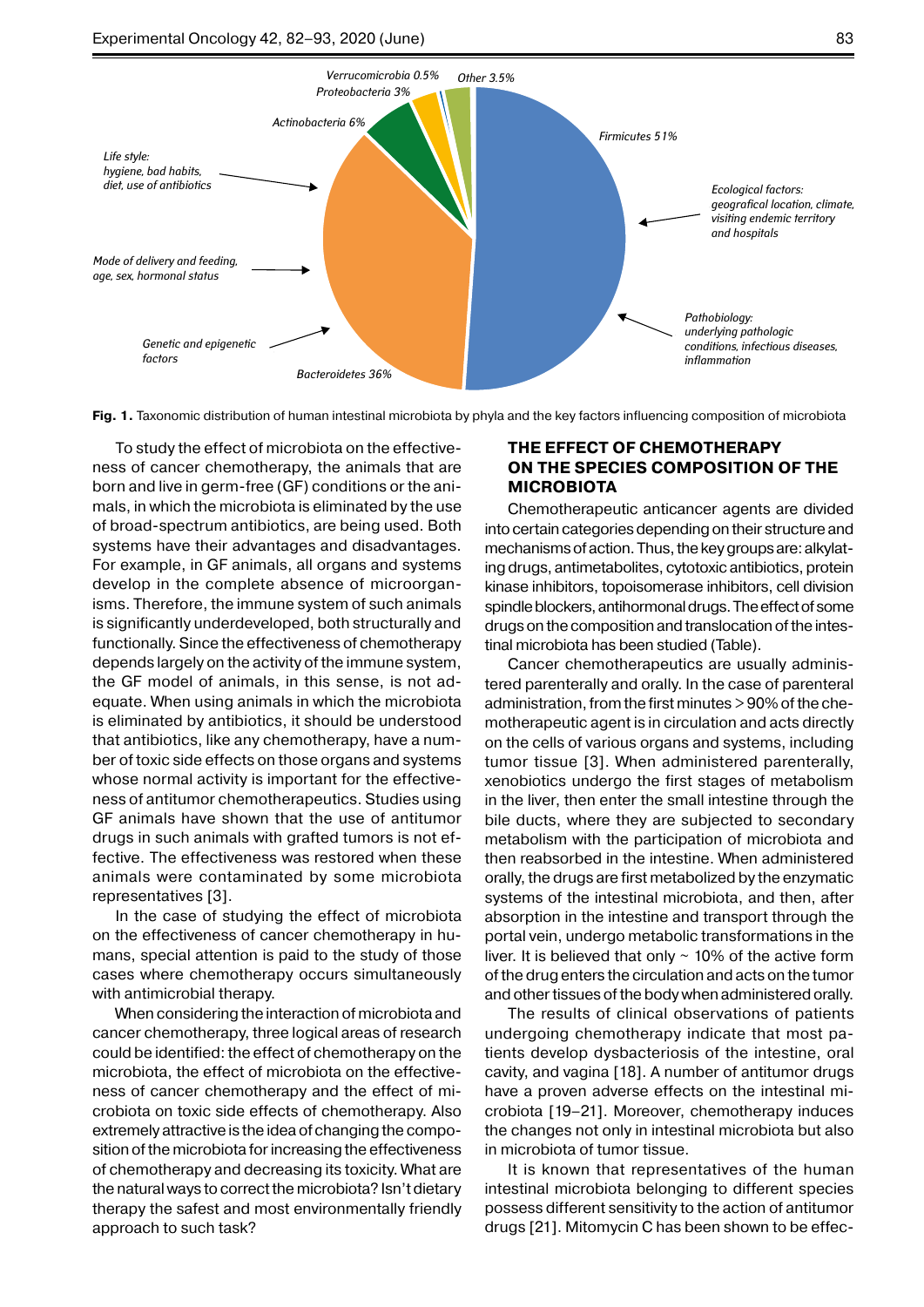|  |  | Table. Effect of anticancer agents on microbiota in experiment |
|--|--|----------------------------------------------------------------|

|                            | <b>Not Enoot of antioanoor agonto on mioropiota in oxpormion</b>                                                                                                                                                                                                                                                                                                                                                                                                                            |
|----------------------------|---------------------------------------------------------------------------------------------------------------------------------------------------------------------------------------------------------------------------------------------------------------------------------------------------------------------------------------------------------------------------------------------------------------------------------------------------------------------------------------------|
| Chemotherapeu-<br>tic drug | Effect on the microbiota and the immune system                                                                                                                                                                                                                                                                                                                                                                                                                                              |
| Cyclophosphamide           | Induction of dysbacteriosis, reduction of intestinal<br>microbiota diversity, bacterial translocation;<br>Firmicutes 1 <sup>1</sup> , Bacteroides 1 <sup>1</sup> ;                                                                                                                                                                                                                                                                                                                          |
| Cisplatin                  | Decrease in the number of Treg, increase in the<br>number of CD8+ T cells, Th1 Ta Th17 in vivo<br>Induction of dysbacteriosis, bacterial translocation;<br>Firmicutes $\downarrow$ <sup>1</sup> , Lactobacillus $\downarrow$ <sup>1</sup> , Ruminococcusqna-<br>vus $\downarrow$ <sup>1</sup> , Bacteroidaceae $\uparrow$ <sup>1</sup> , Erysipelotrichaceae $\uparrow$ <sup>1</sup> ,<br>Helicobacter $\uparrow$ <sup>1</sup> ,                                                            |
| 5-Fluorouracil             | Lactobacillus $\downarrow^2$ , Coprococcus $\downarrow^2$ , Escherichia $\uparrow^2$ ,<br>Bacteroides $\uparrow^2$ , Clostridium $\uparrow^2$<br>Induction of dysbacteriosis;                                                                                                                                                                                                                                                                                                               |
|                            | Clostridium $\downarrow^2$ , Lactobacillus $\downarrow^2$ , Streptococcus $\downarrow^2$ ,<br>Enterococcus $\downarrow^2$ , Staphylococcus $\uparrow^2$                                                                                                                                                                                                                                                                                                                                     |
| Methotrexate               | Induction of dysbacteriosis;<br>Lachnospiraceae 11, Ruminococcaceae $\downarrow$ <sup>1</sup> , Bacte-                                                                                                                                                                                                                                                                                                                                                                                      |
| Doxorubicin                | roidales $\mathbb{L}^1$ .<br>Induction of dysbacteriosis of oral cavity and intes-<br>tines in humans.<br>Firmicutes/Bacteroidetes $\downarrow$ <sup>1</sup> , Lachnospiraceae $\downarrow$ <sup>1</sup> ,<br>Clostridium IV <sup>1</sup> , Roseburia <sup>1</sup> , Clostridium XIVa <sup>1</sup> ,<br>Oscillibacter $\downarrow$ <sup>1</sup> , Butyricicoccus $\downarrow$ <sup>1</sup> , Clostridiales $\downarrow$ <sup>1</sup> ,<br>Akkermansia 1 <sup>1</sup>                        |
| Mitomycin C                | Induction of dysbacteriosis;<br>Pseudomonas aeruginosa $\downarrow$ <sup>3</sup> , Escherichia coli $\downarrow$ <sup>3</sup> ,                                                                                                                                                                                                                                                                                                                                                             |
| Irinotecan                 | Klebsiella pneumoniae $\downarrow$ <sup>3</sup> , Enterobacter cloacae $\downarrow$ <sup>3</sup><br>Induction of dysbacteriosis;<br>Escherichia spp. $\uparrow^2$ , Clostridium spp. $\uparrow^2$ , Enterococ-<br>cus spp. $\uparrow^2$ , Serratia spp. $\uparrow^2$ , Staphylococcus spp.<br>↑ <sup>2</sup> , Proteus spp. ↑ <sup>2</sup> , Clostridium spp. ↑ <sup>2</sup> , Peptostrep-<br>tococcus $\uparrow^2$ ;<br>Bacillus spp. $\downarrow^2$ , Bifidobacterium spp. $\downarrow^2$ |

*Notes*: <sup>1</sup>data confirmed in experiments using mice; <sup>2</sup>data confirmed in experiments using rats; 3results of *in vitro* studies.

tive against opportunistic gram-negative bacteria: *Pseudomonas aeruginosa, Escherichia coli, Klebsiella pneumoniae,* and *Enterobacter cloacae* [20]. In *in vitro* studies, the sensitivity of bacteria in the human intestinal microbiota belonging to 34 species to 12 most commonly used antitumor chemotherapeutics have been examined [21]. The sensitivity of bacteria belonging to the genera *Lactococcus, Lactobacillus, Bifidobacterium, Bacteroides, Blautia, Slackia* and representatives of the species *Escherichia coli, Klebsiella pneumoniae, Pseudomonas aeruginosa, Faecalibacterium prausnitzice* and *Serratiamarcescens*  was studied [21]. The studied bacteria were shown to be resistant to taxoids, docytaxel and paclitaxel, the drugs that disrupt the eukaryotic cell division spindle. Drugs such as erlotinib, gefitinib, and afatinib, which are inhibitors of EGF-R-dependent tyrosine kinase pathways, exerted different effects on the studied bacteria. It is believed that in this case, cross-reactivity of chemotherapeutics is possible due to the similarity of target proteins between pro- and eukaryotic cells. Most of the bacteria studied were resistant to so-called prodrugs such as irinotecan and capecitabine. These drugs are converted into active therapeutic forms only if they are metabolized by enzymes in the human body. Lactobacilli were resistant to cyclophosphamide. However, it was shown that lactobacilli and bifidobacteria were sensitive to 5-fluorouracil (5-FU), doxorubicin, gemcitabine and pemetrexed.

It was shown that the use of cisplatin in C57BL/6 mice with grafted ovarian carcinoma led to the development of dysbacteriosis [22]. In the feces of mice, there was observed an increased content of bacteria from the families *Bacteroidaceae* (eg, *Bacteroides uniformis*) *and Erysipelotrichaceae* and significantly decreased content of bacteria of *Ruminococcus gnavus*. This study also showed that the administration of cisplatin to animals led to the destruction of the epithelial cells of the ileum and colon with the subsequent development of mucositis. In another study, when C57BL/6/J mice were injected with cisplatin, in the intestinal microbiota a significant decrease of Firmicutes phylum bacteria (by 27%), including members of *Lactobacillus* genus, and an increased *Helicobacter* counts were observed [23]. The use of cyclophosphamide in mice reduced the diversity of intestinal microbiota, decreased the content of Bacteroidetes phylum and increased the content of Firmicutes phylum [24].

Disturbed intestinal epithelial integrity along with the development of tissue inflammation was also observed in BALB/c mice after methotrexate administration [25]. The use of methotrexate led to the development of mucositis and intestinal dysbacteriosis in mice— decreased number of members of the family *Ruminococcaceae*, and increased number of bacteria of the family *Lachnospiraceae*. There was also observed a significant decrease of the counts of bacteria from genus *Bacteroidales*, especially bacteria of the key to the human intestine and mice species *Bacteroides fragilis*. It is known that the bacterium *B. fragilis* has tolerogenic effect on local immune response. In this study, the authors also showed that *B. fragilis* promoted the reduction of the polarization of macrophages in the direction of the proinflammatory M1 phenotype. The use of metronidazole, an antibiotic to which *B. fragilis* is sensitive, disrupted the tolerogenic effect of these bacteria and exacerbated the development of inflammation of the intestinal mucosa in response to methotrexate [25]. Therefore, the introduction of the cytostatics, in addition to a direct toxic effect on the cells of the intestinal epithelium, also exerted the effect mediated by the microbiota, which leads to increased inflammation.

In a study performed on rats, administration of cisplatin at therapeutic concentrations to these animals resulted in a reduction in the number of bacteria belonging to the genera *Lactobacillus* and *Coprococcus* and an increase in the number of bacteria belonging to the genera *Escherichia*, *Oscillospira*, *Paraprevotella*, *Bacteroides*, *Clostridium*, *Desulfovibrio* and *Mucispirillum* [26].

The use of 5-FU led to the development of intestinal dysbacteriosis in rats [27]. It has been shown that after chemotherapy with the use of 5-FUin the small intestine of animals the number of members of the genera *Clostridium, Lactobacillus* and *Streptococcus* decreased and the number of members of the genus *Escherichia*